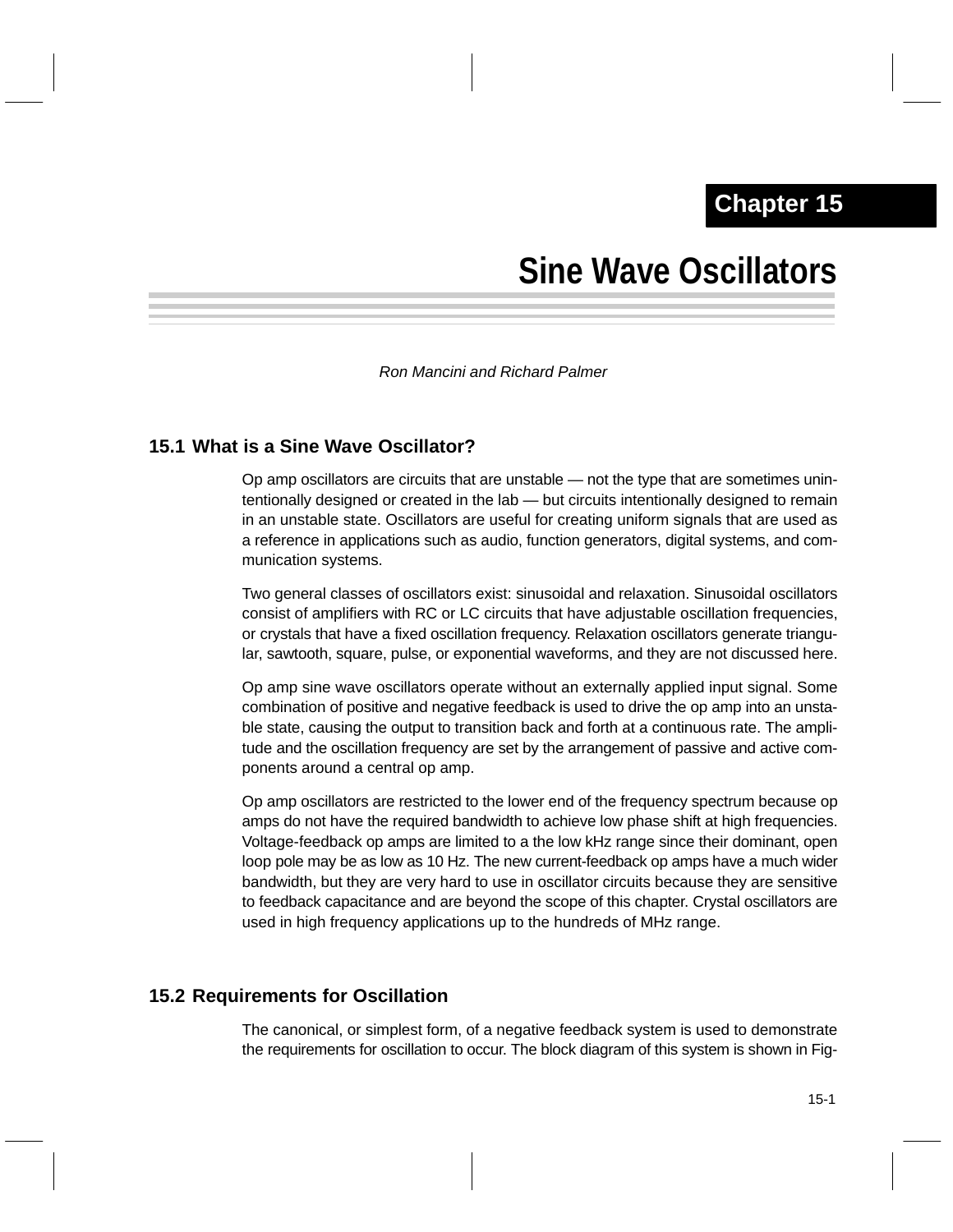ure 15–1, and the corresponding classic expression for a feedback system is shown in Equation 15–1. The derivation and explanation of the block diagram and equation can be found in Chapter 5.



Figure 15–1. Canonical Form of a Feedback System with Positive or Negative Feedback

$$
\frac{V_{OUT}}{V_{IN}} = \frac{A}{1 + A\beta} \tag{15-1}
$$

Oscillators do not require an externally applied input signal, but instead use some fraction of the output signal created by the feedback network as the input signal. It is the noise voltage that provides the inital boost signal to the circuit when positive feedback is employed. Over a period of time, the output builds up, oscillating at the frequency set by the circuit components[1].

Oscillation results when the feedback system is not able to find a stable state because its transfer function can not be satisfied. The system becomes unstable when the denominator in Equation 15–1 is 0. When  $(1 + A\beta) = 0$ ,  $A\beta = -1$ . The key to designing an oscillator, then, is to ensure that  $\mathsf{A}\mathsf{B} = -1$ . This is called the Barkhausen criterion. This constraint requires the magnitude of the loop gain be 1 with a corresponding phase shift of 180 $^{\circ}$  as indicated by the minus sign. An equivalent expression using complex math is Aβ =  $1\angle$ -180° for a negative feedback system. For a positive feedback system, the ex-Pression becomes Aβ = 1∠0° and the sign is negative in Equation 15–1.

Once the phase shift is 180 $^{\circ}$  and A $\beta$  = |1|, the output voltage of the unstable system heads for infinite voltage in an attempt to destroy the world, and is only prevented from succeeding by an energy-limited power supply. When the output voltage approaches either power rail, the active devices in the amplifiers change gain, causing the value of A to change so the value of  $\mathsf{A}\mathsf{B} \neq 1$ ; thus the charge to infinite voltage slows down and eventually halts. At this point, one of three things can occur. First, nonlinearity in saturation or cutoff can cause the system to become stable and lock up at the power rail. Second, the initial charge can cause the system to saturate (or cutoff) and stay that way for a long time before it becomes linear and heads for the opposite power rail. Third, the system stays linear and reverses direction heading for the opposite power rail. Alternative two produces highly distorted oscillations (usually quasi square waves), and the resulting oscillators are called relaxation oscillators. Alternative three produces sine wave oscillators.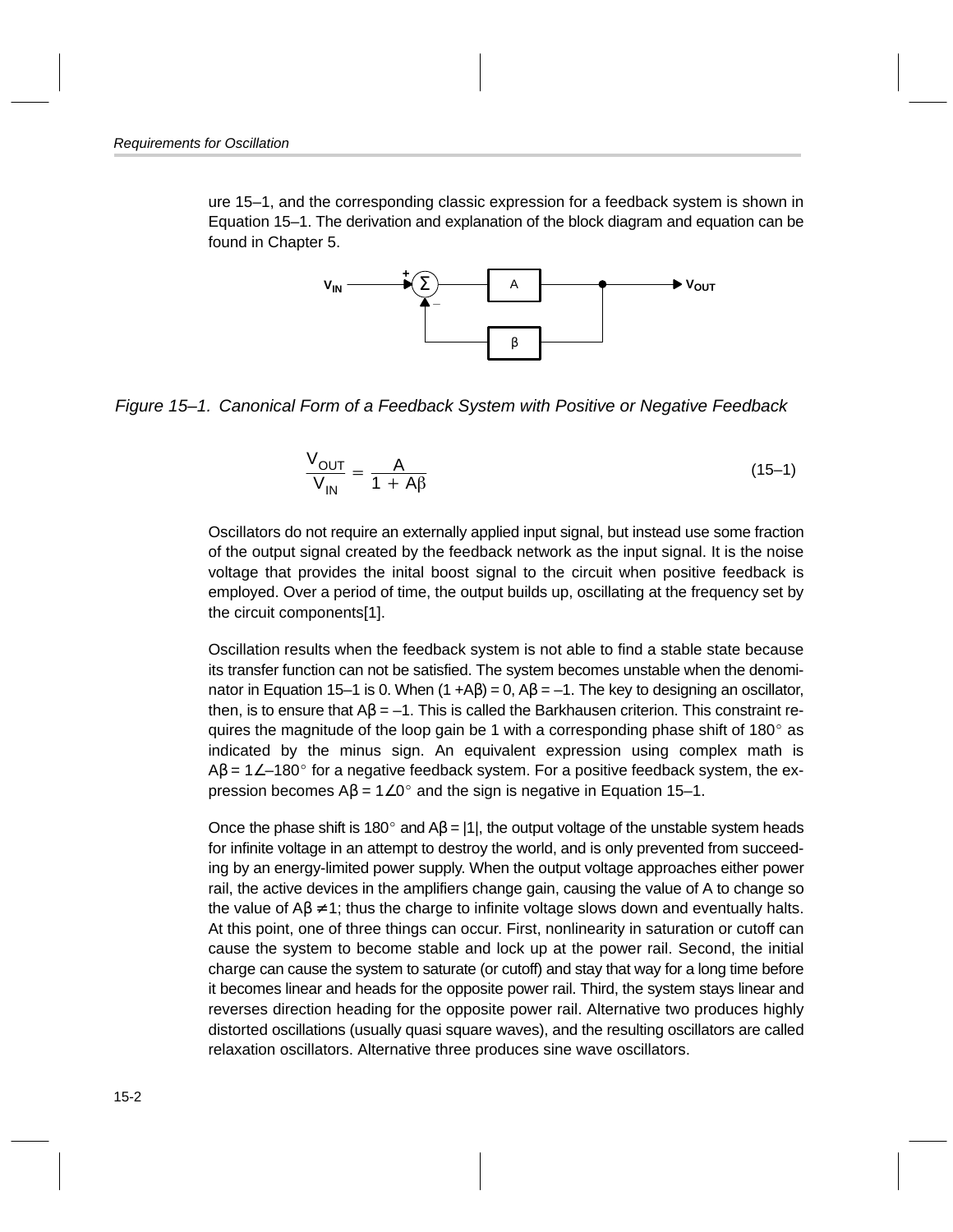#### **15.3 Phase Shift in the Oscillator**

The 180° phase shift in the equation  $\mathsf{A}\mathsf{B} = 1\angle -180^\circ$  is introduced by active and passive components. Like any well-designed feedback circuit, oscillators are made dependent on passive component phase shift because it is accurate and almost drift-free. The phase shift contributed by active components is minimized because it varies with temperature, has a wide initial tolerance, and is device dependent. Amplifiers are selected such that they contribute little or no phase shift at the oscillation frequency. These constraints limit the op amp oscillator to relatively low frequencies.

A single pole RL or RC circuit contributes up to 90 $^{\circ}$  phase shift per pole, and because 180° of phase shift is required for oscillation, at least two poles must be used in the oscillator design. An LC circuit has two poles, thus it contributes up to 180° phase shift per pole pair. But LC and LR oscillators are not considered here because low frequency inductors are expensive, heavy, bulky, and very nonideal. LC oscillators are designed in high frequency applications, beyond the frequency range of voltage feedback op amps, where the inductor size, weight, and cost are less significant. Multiple RC sections are used in low frequency oscillator design in lieu of inductors.

Phase shift determines the oscillation frequency because the circuit oscillates at the frequency that accumulates 180° phase shift. The rate of change of phase with frequency, dφ/dω, determines frequency stability. When buffered RC sections (an op amp buffer provides high input and low output impedance) are cascaded, the phase shift multiplies by the number of sections,  $n$  (see Figure 15-2).



Figure 15–2. Phase Plot of RC Sections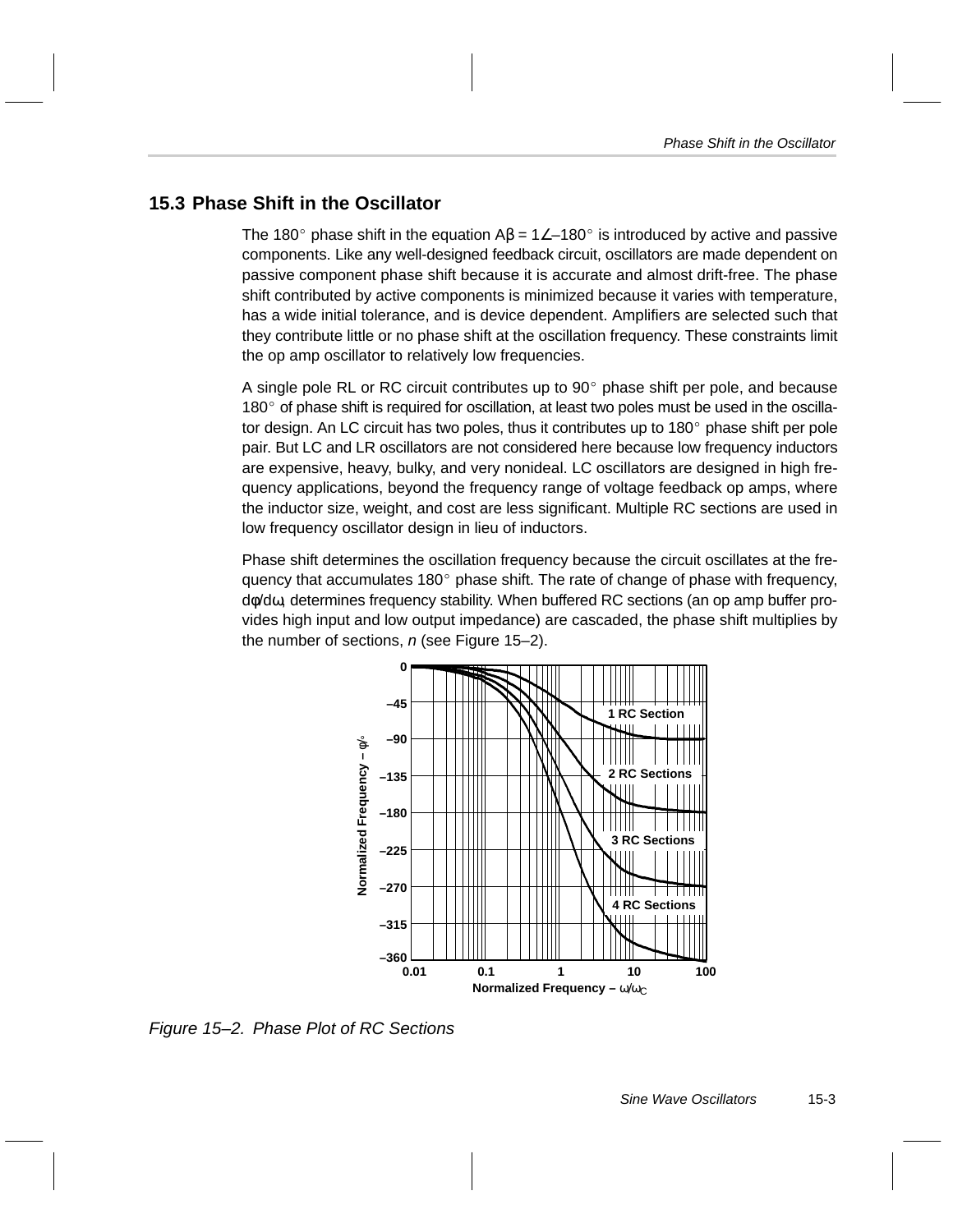The frequency of oscillation is very dependent upon the change in phase at the point where the phase shift is 180°. A tight frequency specification will require a large change in phase shift, dϕ, for a small change in frequency, dω, at 180°. Figure 15–2 demonstrates that, although two cascaded RC sections eventually provide 180° phase shift, do/dω at the oscillator frequency is unacceptably low. Thus, oscillators made with two cascaded RC sections have poor frequency stability. Three equal cascaded RC filter sections have a much higher dφ/dω (see Figure 15–2), and the resulting oscillator has improved frequency stability. Adding a fourth RC section produces an oscillator with an excellent dφ/dω (see Figure 15–2); thus this is the most stable RC oscillator configuration. Four sections are the maximum number used because op amps come in quad packages, and the four-section oscillator section yields four sine waves 45° phase shifted relative to each other. This oscillator can be used to obtain sine/cosine or quadrature sine waves.

Crystal or ceramic resonators make the most stable oscillators because resonators have an extremely high dφ/dω resulting from their nonlinear properties. Resonators are used for high frequency oscillators, but low frequency oscillators do not use resonators because of size, weight, and cost restrictions. Op amps are not generally used with crystal or ceramic resonator oscillators because op amps have low bandwidth. Experience shows that it is more cost effective to build a high frequency crystal oscillator, count the output down, and filter the output to obtain a low frequency than it is to use a low frequency resonator.

#### **15.4 Gain in the Oscillator**

The oscillator gain must equal 1 ( $\mathsf{A}\beta = 1\angle -180^\circ$ ) at the oscillation frequency. Under normal conditions, the circuit becomes stable when the gain exceeds 1 and oscillations cease. However, when the gain exceeds 1 with a phase shift of -180°, the active device nonlinearity reduces the gain to 1 and the circuit oscillates. The nonlinearity happens when the amplifier swings close to either power rail because cutoff or saturation reduces the active device (transistor) gain. The paradox is that worst case design practice requires nominal gains exceeding 1 for manufacturability, but excess gain causes more distortion of the output sine wave.

When the gain is too low, oscillations cease under worst case conditions, and when the gain is too high, the output wave form looks more like a square wave than a sine wave. Distortion is a direct result of excess gain overdriving the amplifier; thus gain must be carefully controlled in low-distortion oscillators. Phase shift oscillators have distortion, but they achieve low-distortion output voltages because cascaded RC sections act as distortion filters. Also, buffered phase shift oscillators have low distortion because the gain is controlled and distributed among the buffers.

Most circuit configurations require an auxiliary circuit for gain adjustment when low-distortion outputs are desired. Auxiliary circuits range from inserting a nonlinear component in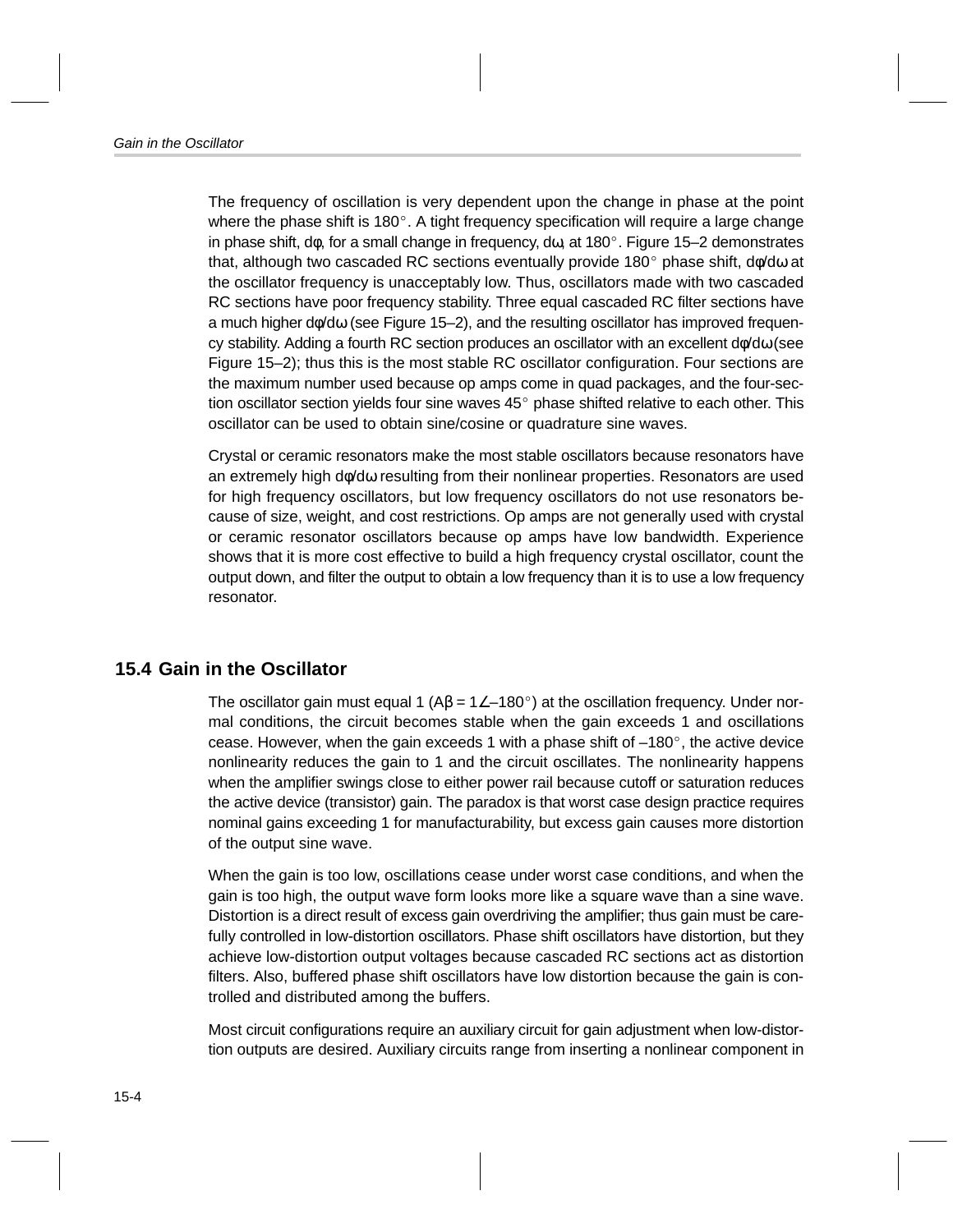the feedback loop, to automatic gain control (AGC) loops, to limiting by external components such as resistors and diodes. Consideration must also be given to the change in gain due to temperature variations and component tolerances, and the level of circuit complexity will be determined based on the required stability of the gain. The more stable the gain, the better the purity of the sine wave output.

#### **15.5 Active Element (Op Amp) Impact on the Oscillator**

Up to now, it has been assumed that the op amp has an infinite bandwidth and the output is not frequency dependent. In reality, the op amp has many poles, but it has been compensated so that they are dominated by a single pole over the specified bandwidth. Thus Aβ, is now frequency dependant through the op amp gain term, A. Equation 15–2 shows this dependance, where a is the maximum open loop gain,  $\omega_{\rm a}$  is the dominant pole frequency, and  $\omega$  is the frequency of the signal. Figure 15–3 graphically depicts the frequency dependence of the op amp gain and phase. The closed loop gain,  $A_{\text{Cl}} = 1/\beta$  does not contain any poles or zeros and its therefore constant over frequency to the point where it impacts the op amp open-loop gain at  $\omega_{3dB}$ . Here, the signal amplitude is attenuated by 3 dB and the phase shift introduced by the op amp is 45°. The amplitude and phase really begin to change one decade below this point at 0.1  $\omega_{3dB}$ , and the phase will continue to shift until it has reached 90° at 10  $\omega_{3dB}$ , one decade beyond the 3-dB point. The gain continues to roll off at –20 dB/decade until other poles and zeros come into play. The higher the closed-loop gin, the earlier  $A_{CL}$  intercepts the op amp gain.

$$
A_{CL} = \frac{A}{1 + A\beta} = \frac{\frac{1}{\beta}}{1 + \frac{1}{A\beta}} = \frac{A_{CLideal}}{1 + \frac{A_{CLideal}}{A_{OL}}}
$$
(15–2)

The phase shift contributed by the op amp will impact the performance of the oscillator circuit by lowering the oscillation frequency, and the reduction in A<sub>CL</sub> can make A $\beta$  < 1 and the oscillator will not oscillate.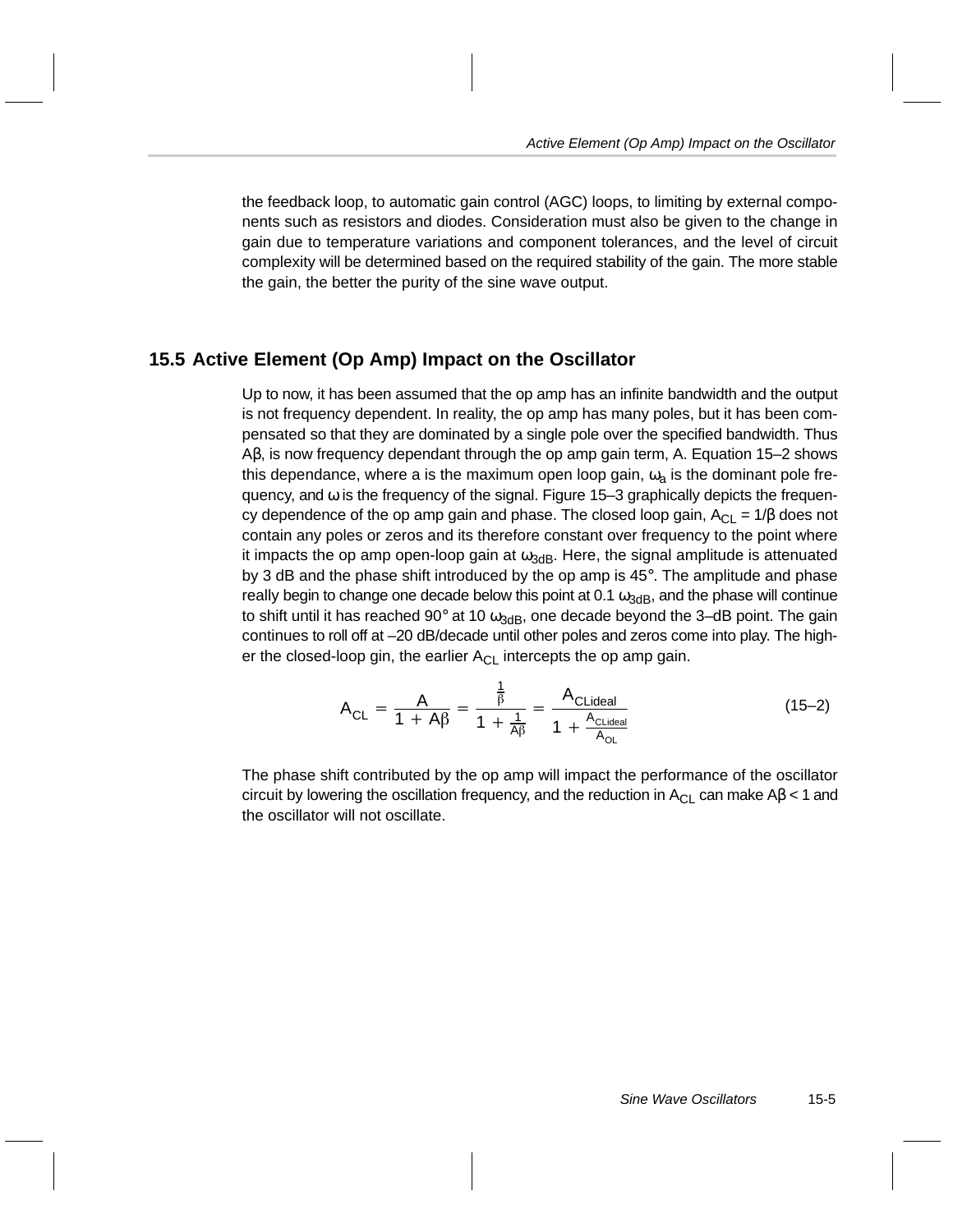

Figure 15–3. Op Amp Frequency Response

Most op amps are compensated and may have more than the 45 $^{\circ}$  of phase shift at  $\omega_{3dB}$ . The op amp should therefore be chosen with a gain bandwidth that is at least one decade above the oscillation frequency, as shown by the shaded area of Figure 15–3. The Wien bridge requires a gain bandwidth greater than  $43\omega<sub>OSC</sub>$  to maintain the gain and frequency within 10% of the ideal values [2]. Figure 15–4 compares the output distortion versus frequency of an LM328, a TLV247x, and a TLC071 op amp, which have bandwidths of 0.4 MHz and 2.8 MHz, and 10 MHz, respectively, in a Wien bridge oscillator with nonlinear feedback (see Section 15.7.1 for the circuit and transfer function) The oscillation frequency ranged from 16 Hz to 160 kHz. The graph illustrates the importance of choosing the correct op smp for the application. The LM328 achieved a maximum oscillation of 72 kHz and was attenuated more than 75%, while the TLV247x achieved 125 kHz with 18% attenuation. The wide bandwidth of the TLC071 provided a 138 kHz oscillation frequency with a mere 2% attenuation. The op amp must be chosen with the proper bandwidth or the output may oscillate at a frequency well below the design specification.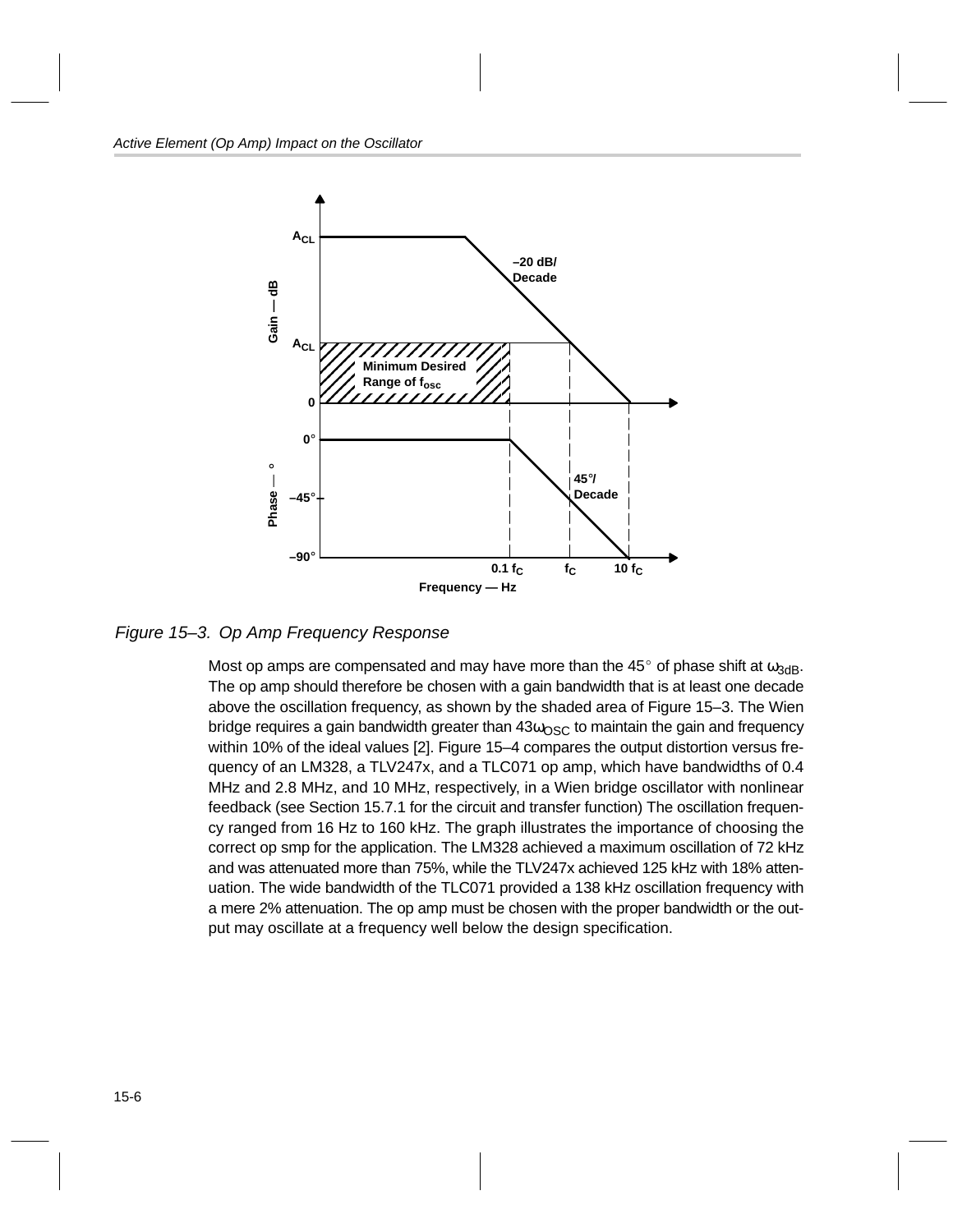

Figure 15–4. Op Amp Bandwidth and Oscillator Output

Care must be taken when using large feedback resistors since they interact with the input capacitance of the op amp to create poles with negative feedback, and both poles and zeros with positive feedback. Large resistor values can move these poles and zeros into the proximity of the oscillation frequency and impact the phase shift [3].

A final consideration is given to the slew-rate limitation of the op amp. The slew rate must be greater than  $2\pi V_{\rm p}f_0$ , where  $V_{\rm p}$  is the peak output voltage and  $f_0$  is the oscillation frequency, or distortion of the output signal will result.

#### **15.6 Analysis of the Oscillator Operation (Circuit)**

Oscillators are created using various combinations of positive and negative feedback. Figure 15–5 shows the basic negative feedback amplifier block diagram with a positive feedback loop added. When positive and negative feedback are used, the gain of the negative feedback path is combined into one gain term (representing the closed loop gain) and Figure 15–5 reduces to Figure 15–1. The positive feedback network is then represented by  $\beta = \beta_2$  and subsequent analysis is simplified. When negative feedback is used, then the positive feedback loop can be ignored since  $\beta_2$  is 0. The case of positive and negative feedback combined is covered here since the negative feedback case was reviewed in Chapters 5 and 6.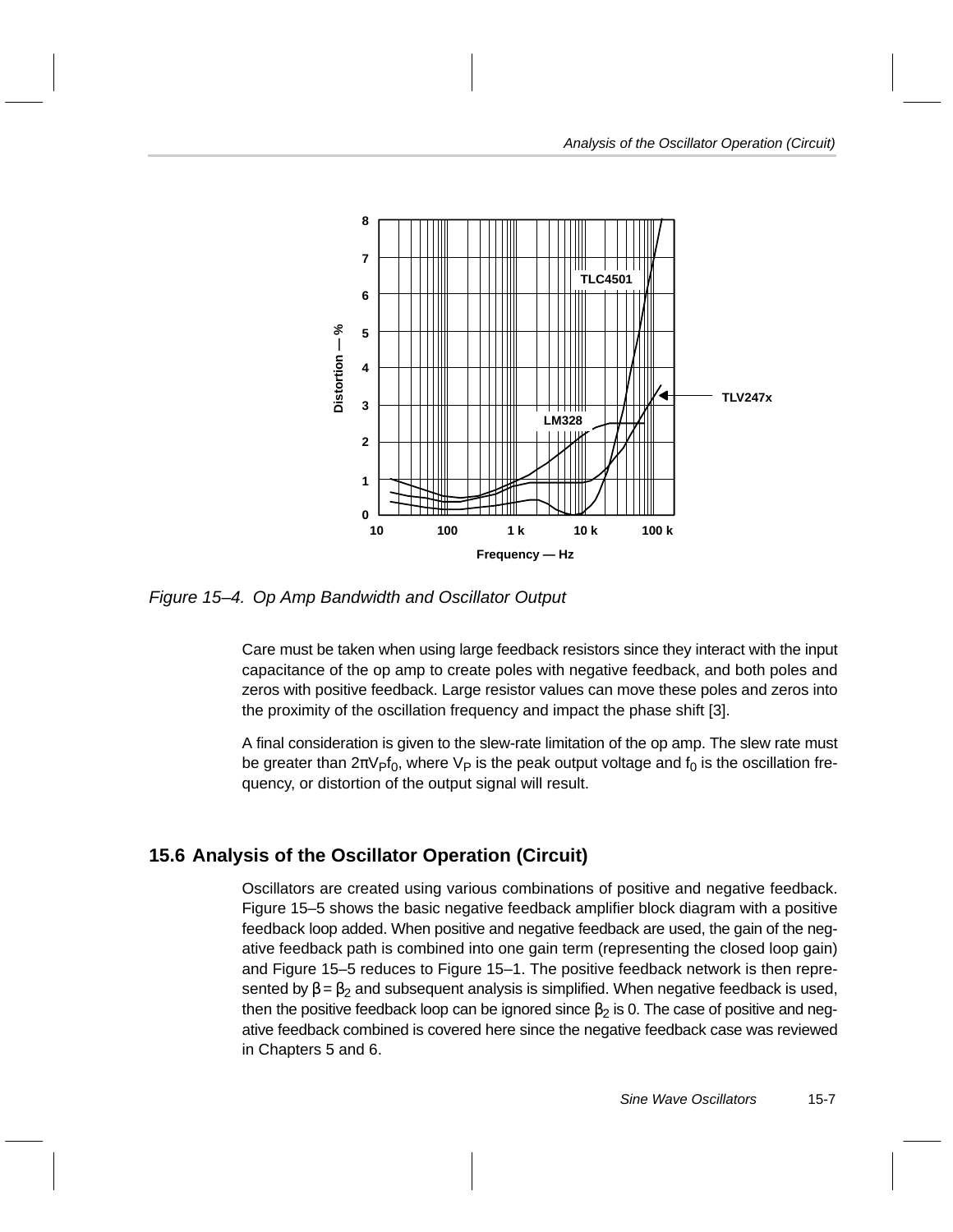

#### Figure 15–5. Block Diagram of an Oscillator: a) Positive and Negative Feedback Loops, and b) Simplified Diagram w

A general form of an op amp with positive and negative feedback is shown in Figure 15–6a. The first step is to break the loop at some point without altering the gain of the circuit. The positive feedback loop is broken at the point marked with an X. A test signal ( $V_{\text{TEST}}$ ) is applied to the broken loop and the resulting output voltage ( $V_{\text{OUT}}$ ) is measured with the equivalent circuit shown in Figure 15–6b.



Figure 15–6. Amplifier with Positive and Negative Feedback

 $V_+$  is calculated first in Equation 15–3, and then is treated as an input signal to a noninverting amplifier, resulting in Equation 15–4. Equation 15–3 is substituted for  $V_+$  into Equation 15–4 to get the transfer function in Equation 15–5. The actual circuit elements are then substituted for each impedance and the equation is simplified. These equations are valid when the op amp open-loop gain is large and the oscillation frequency is  $< 0.1 \omega_{3dB}$ .

$$
V_{+} = V_{\text{TEST}} \left( \frac{Z_4}{Z_3 + Z_4} \right) \tag{15-3}
$$

$$
V_{OUT} = V_{+} \left( \frac{Z_{1} + Z_{2}}{Z_{1}} \right)
$$
 (15–4)

$$
\frac{V_{OUT}}{V_{TEST}} = \left(\frac{Z_3}{Z_3 + Z_4}\right) \left(\frac{Z_1 + Z_2}{Z_1}\right)
$$
\n(15-5)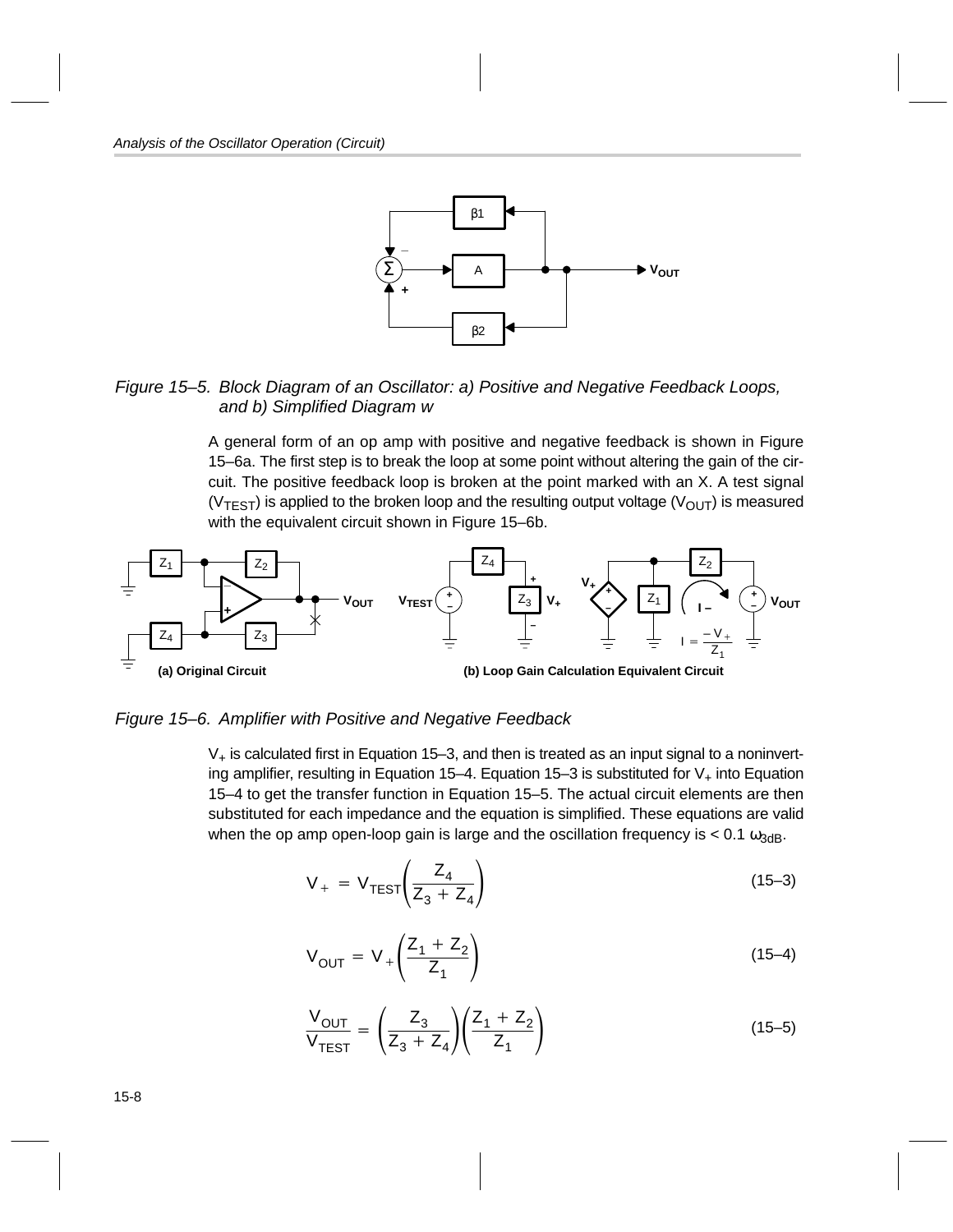Phase shift oscillators generally use negative feedback, so the positive feedback factor (β<sub>2</sub>) becomes zero. Oscillator circuits such as the Wien bridge use both negative (β<sub>1</sub>) and positive  $(\beta_2)$  feedback to achieve a constant state of oscillation. This circuit is analyzed in detain in Section 15.7.1 using Equation 15–5.

#### **15.7 Sine Wave Oscillator Circuits**

There are many types of sine wave oscillator circuits and variations of these circuits the choice depends upon the frequency and the desired purity of the output waveform. The focus of this section is on the more prominent oscillator circuits: Wien bridge, phase shift, and quadrature. The transfer function is derived for each case using the techniques described in Section 15.6 of this chapter and in Chapters 3, 5, and 6.

#### **15.7.1 Wien Bridge Oscillator**

The Wien bridge is one of the simplest and best known oscillators and is used extensively in circuits for audio applications. Figure 15–7 shows the basic Wien bridge circuit configuration. This circuit has only a few components and good frequency stability. The major drawback of the circuit is that the output amplitude is at the rails, saturating the op amp output transistors and causing high output distortion. Taming this distortion is more of a challenge than getting the circuit to oscillate. There are a couple of ways to minimize this effect, which will be covered later. It is now time to analyze this circuit and come up with the transfer function.





The Wien bridge circuit is of the form that is detailed in Section 15.6. The transfer function for the circuit is created using the technique described in that section. It is readily apparent that  $Z_1 = R_G$ ,  $Z_2 = R_F$ ,  $Z_3 = (R_1 + 1/sC_1)$  and  $Z_4 = (R_2 || 1/sC_2)$ . The loop is broken between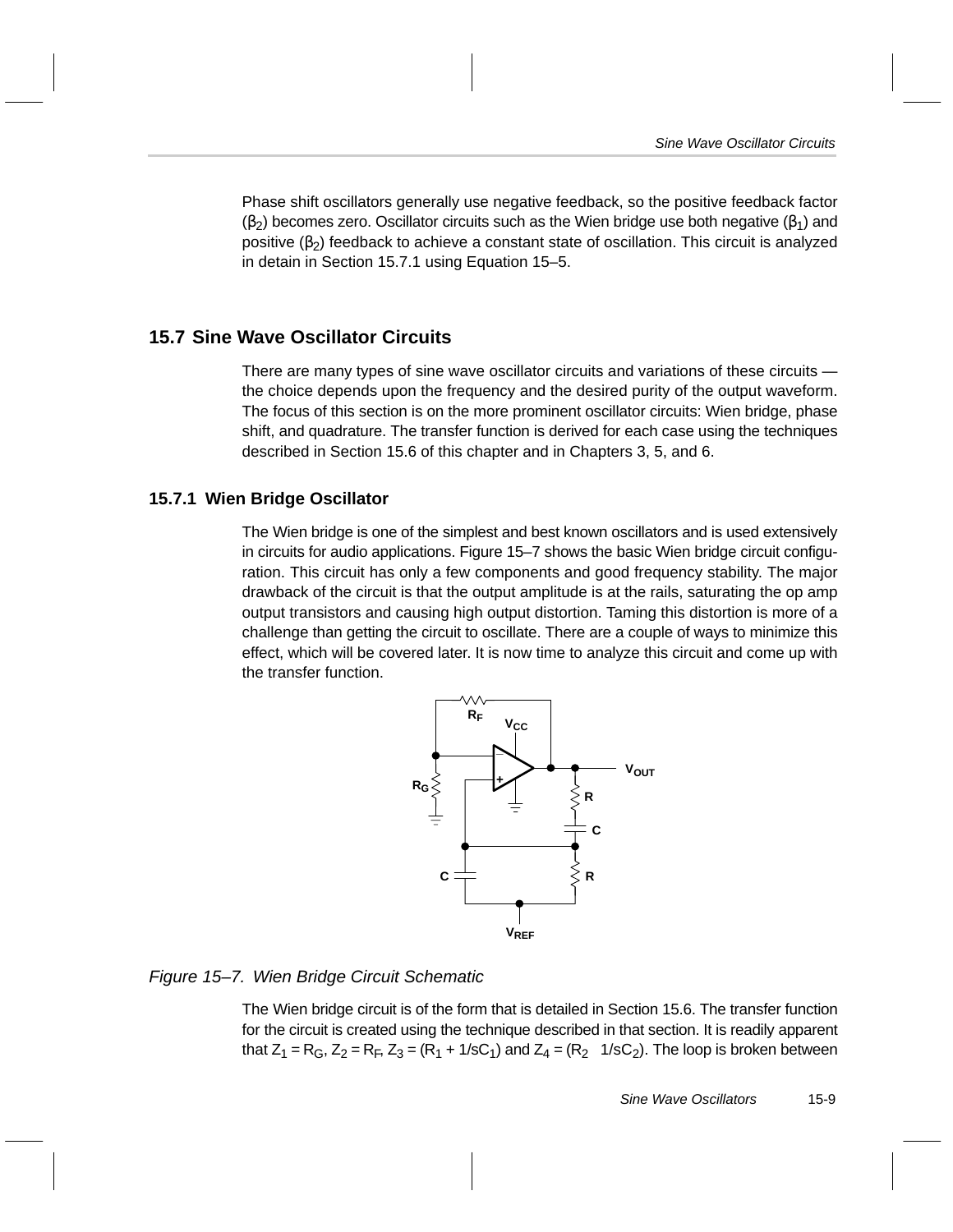the output and  $Z_1$ ,  $V_{\text{TEST}}$  is applied to  $Z_1$ , and  $V_{\text{OUT}}$  is calculated. The positive feedback voltage, V<sub>+</sub>, is calculated first in Equations 15–6 through 15–8. Equation 15–6 shows the simple voltage divider at the noninverting input. Each term is then multiplied by  $(R_2C_2s)$  $+$  1) and divided by R<sub>2</sub> to get Equation 15–7.

$$
V_{+} = V_{\text{TEST}} \left( \frac{Z_{4}}{Z_{3} + Z_{4}} \right) = V_{\text{TEST}} \left( \frac{\left( \frac{R_{2}}{R_{2}C_{2}s + 1} \right)}{\left( \frac{R_{2}}{R_{2}C_{2}s + 1} \right) + \left( R_{1} + \frac{1}{C_{1}s} \right)} \right)
$$
(15–6)

$$
\frac{V_{+}}{V_{\text{TEST}}} = \frac{1}{1 + R_1 C_2 S + \frac{R_1}{R_2} + \frac{1}{R_2 C_1 S} + \frac{C_2}{C_1}}
$$
(15-7)

Substitute s = j $\omega_0$ , where  $\omega_0$  is the oscillation frequency,  $\omega_1 = 1/R_1C_2$ , and  $\omega_2 = 1/R_2C_1$ to get Equation 15–8.

$$
\frac{V_{+}}{V_{\text{TEST}}} = \frac{1}{1 + \frac{R_1}{R_2} + \frac{C_2}{C_1} + j\left(\frac{\omega_0}{\omega_1} - \frac{\omega_2}{\omega_0}\right)}
$$
(15–8)

Some interesting relationships now become apparent. The capacitor in the zero, represented by  $\omega_1$ , and the capacitor in the pole, represented by  $\omega_2$ , must each contribute 90° of phase shift toward the 180° required for oscillation at  $\omega_0$ . This requires that C<sub>1</sub> = C<sub>2</sub> and  $R_1 = R_2$ . Setting  $\omega_1$  and  $\omega_2$  equal to  $\omega_0$  cancels the frequency terms, ideally removing any change in amplitude with frequency since the pole and zero negate one another. An overall feedback factor of  $\beta$  = 1/3 is the result (Equation 15–9).

$$
\frac{V_{+}}{V_{\text{TEST}}} = \frac{1}{1 + \frac{R}{R} + \frac{C}{C} + j\left(\frac{\omega_{0}}{\omega} - \frac{\omega}{\omega_{0}}\right)} = \frac{1}{3 + j\left(\frac{\omega_{0}}{\omega_{0}} - \frac{\omega_{0}}{\omega_{0}}\right)} = \frac{1}{3}
$$
(15-9)

The gain of the negative feedback portion, A, of the circuit must then be set such that  $\vert AB \vert$ = 1, requiring A = 3. R<sub>F</sub> must be set to twice the value of R<sub>G</sub> to satisfy the condition. The op amp in Figure 15–7 is single supply, so a dc reference voltage,  $V_{REF}$ , must be applied to bias the output for full-scale swing and minimal distortion. Applying  $V_{REF}$  to the positive input through  $R_2$  restricts dc current flow to the negative feedback leg of the circuit.  $V_{REF}$ was set at 0.833V to bias the output at the midrail of the single supply, rail-to-rail input and output amplifier, or 2.5 V. See Cahpter 4 for details on dc biasing single-supply op amps.  $V_{REF}$  is shorted to ground for split supply applications.

The final circuit is shown in Figure 15–8, with component values selected to provide an oscillation frequency of  $\omega_0 = 2\pi f_0$ , where  $f_0 = 1/(2\pi RC) = 15.9$  kHz. The circuit oscillated at 1.57 kHz due to slightly varying component values with 2% distortion. This high value is due to the extensive clipping of the output signal at both supply rails, producing several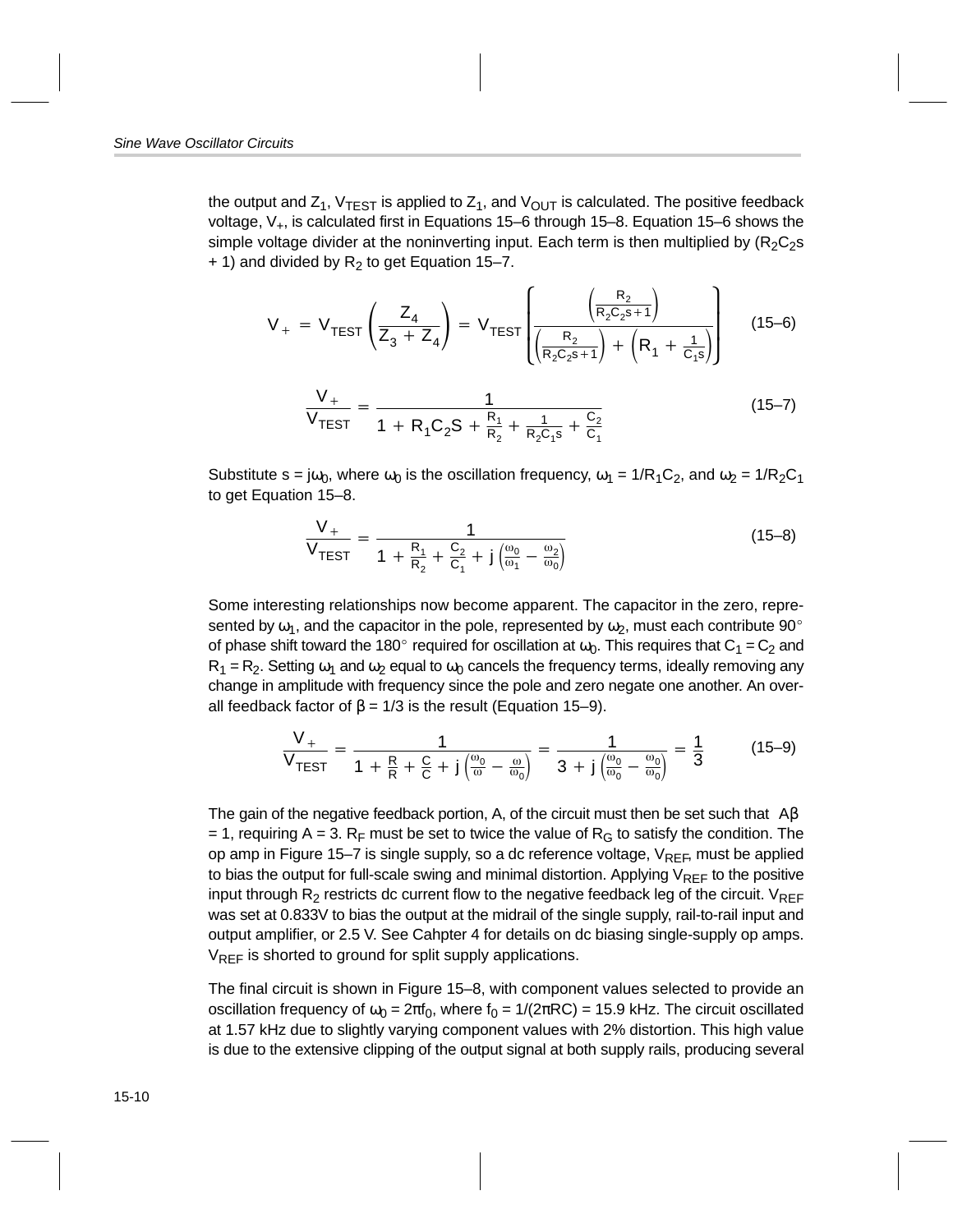large odd and even harmonics. The feedback resistor was then adjusted  $\pm 1\%$ . Figure 15–9 shows the output voltage waveforms. The distortion grew as the saturation increased with increasing  $R_F$ , and oscillations ceased when  $R_F$  was decreased by more than 0.8%.



Figure 15–8. Final Wien Bridge Oscillator Circuit



Figure 15–9. Wien Bridge Output Waveforms

Applying nonlinear feedback can minimize the distortion inherent in the basic Wien bridge circuit. A nonlinear component such as an incandescent lamp can be substituted into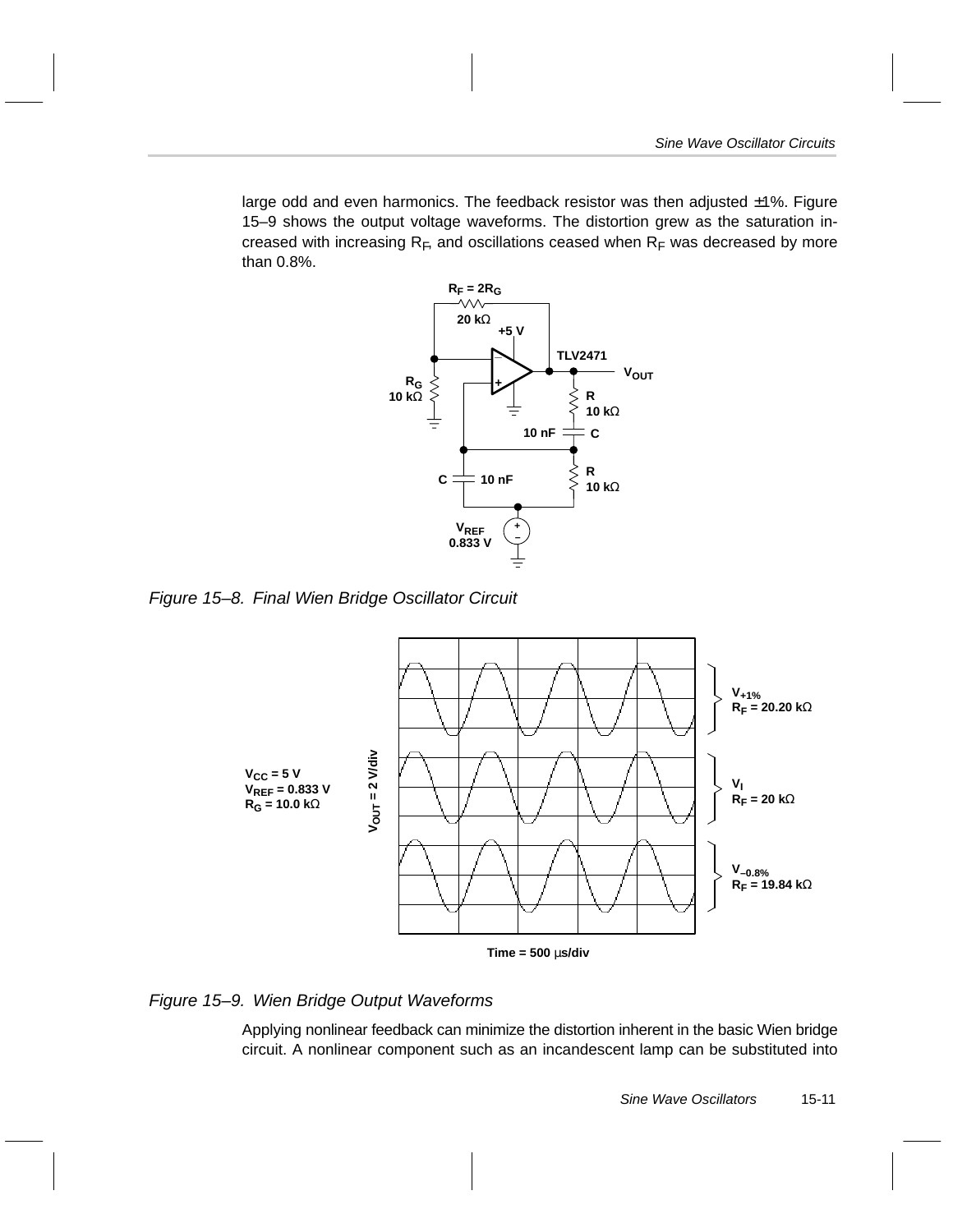the circuit for  $R_G$  as shown in Figure 15–10. The lamp resistance,  $R_{LAMP}$ , is nominally selected as half the feedback resistance,  $R_F$ , at the lamp current established by  $R_F$  and  $R_{LAMP}$ . When the power is first applied the lamp is cool and its resistance is small, so the gain is large  $(> 3)$ . The current heats up the filament and the resistance increases, lowering the gain. The nonlinear relationship between the lamp current and resistance keeps output voltage changes small. Figure 15–11 shows the output of this amplifier with a distortion of 1% for f<sub>OSC</sub> = 1.57 kHz. The distortion for this variation is reduced over the basic circuit by avoiding hard saturation of the op amp transistors.



Figure 15–10. Wien Bridge Oscillator with Nonlinear Feedback



**Time = 500** µ**s/div**

Figure 15–11. Output of the Circuit in Figure 15–10

15-12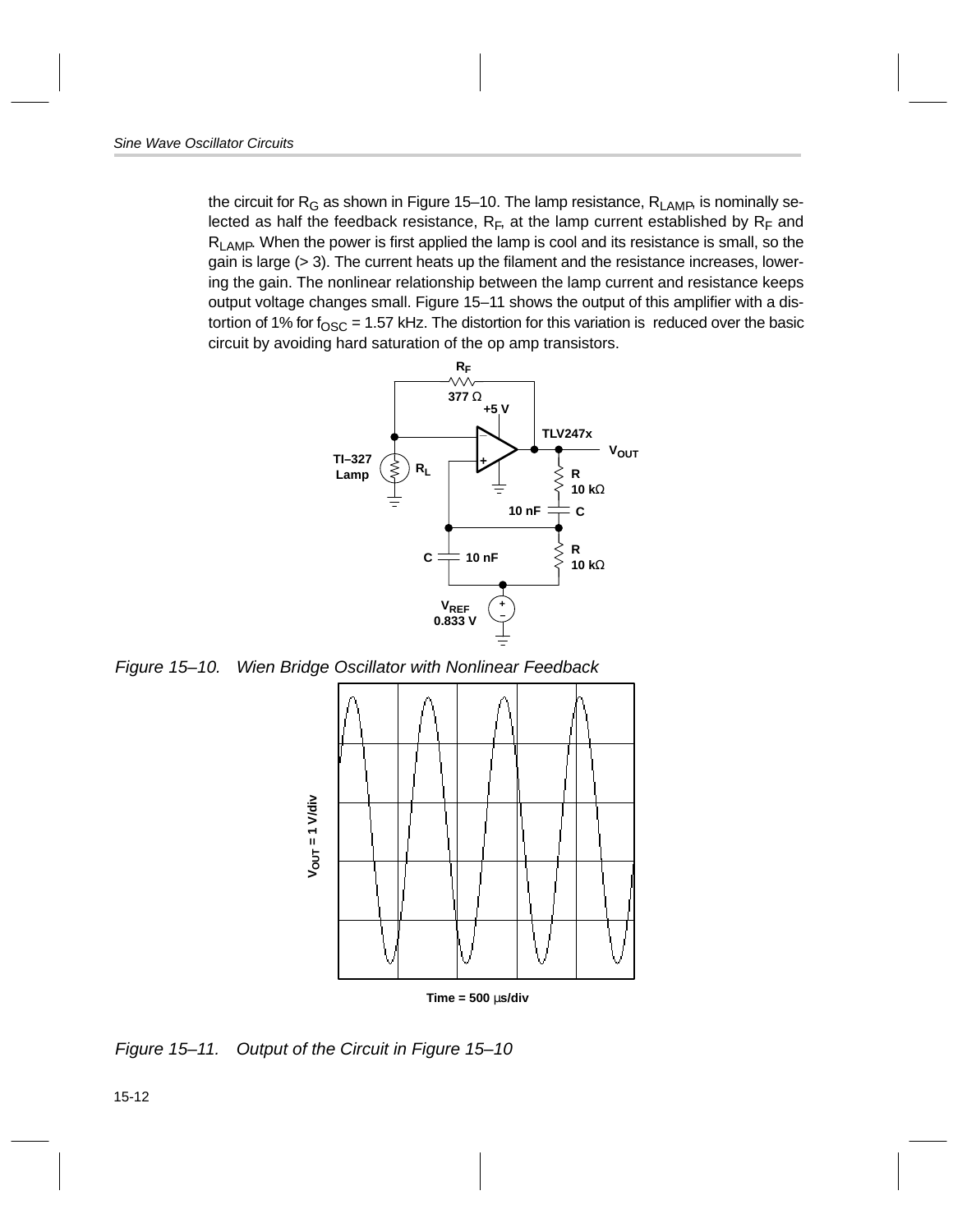The impedance of the lamp is mostly due to thermal effects. The output amplitude is then very temperature sensitive and will tend to drift. The gain must be set higher than 3 to compensate for any temperature variations, which increases the distortion in the circuit [4]. This type of circuit is useful when the temperature does not fluctuate over a wide range or when used in conjunction with an amplitude limiting circuit.

The lamp has an effective low frequency thermal time constant,  $t_{\text{thermal}}$  (4). As f<sub>OSC</sub> approaches t<sub>thermal</sub>, distortion is greatly increased. Several lamps can be placed in series to increase  $t_{\text{thermal}}$  and reduce distortion. The drawbacks are that the time required for oscillations to stabilize is increased and the output amplitude is reduced.

An automatic gain control (AGC) circuit must be used when neither of the two previous circuits yield low distortion. A typical Wien bridge oscillator with an AGC circuit is shown in Figure 15–12, with the output waveform of the circuit shown in Figure 15–13. The AGC is used to stabilize the magnitude of the sinusoidal output to an optimum gain level. The JFET serves as the AGC element, providing excellent control because of the wide range of the drain to source resistance  $(R_{DS})$ , which is controlled by the gate voltage. The JFET gate voltage is 0 V when the power is applied, and the JFET turns on with low  $R_{DS}$ . This places  $R_{G2}+R_S+R_{DS}$  in parallel with  $R_{G1}$ , raising the gain to 3.05, and oscillations begin and gradually build up. As the output voltage gets large, the negative swing turns the diode on and the sample is stored on  $C_1$ , which provides a dc potential to the gate of  $Q_1$ . Resistor  $R_1$  limits the current and establishes the time constant for charging  $C_1$ , which should be much greater than  $f<sub>OSC</sub>$ . When the output voltage drifts high,  $R<sub>DS</sub>$  increases, lowering the gain to a minimum of 2.87 (1+ $R_F/R_{G1}$ ). The output stabilizes when the gain reaches 3. The distortion of the AGC is 0.8%, which is due to slight clipping at the positive rail.

The circuit of Figure 15–12 is biased with  $V_{RFF}$  for a single-supply amplifier. A zener diode can be placed in series with D1 to limit the positive swing of the output and reduce distortion. A split supply can be easily implemented by grounding all points connected to  $V_{REF}$ . There are a wide variety of Wien bridge variations that exist to more precisely control the amplitude and allow selectable or even variable oscillation frequencies. Some circuits use diode limiting in place of a nonlinear feedback component. The diodes reduce the distortion by providing a soft limit for the output voltage.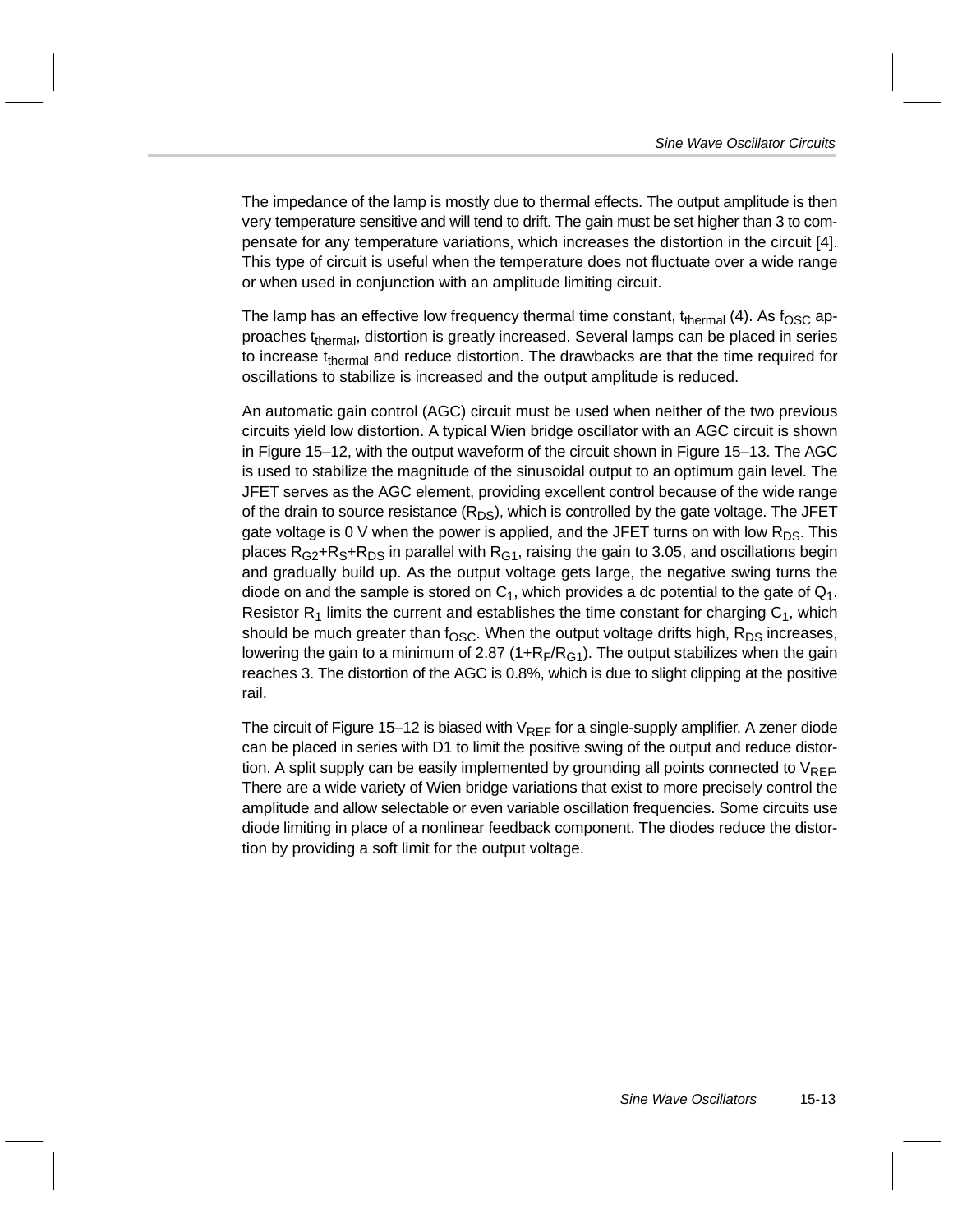

Figure 15–12. Wien Bridge Oscillator with AGC



Figure 15–13. Output of the Circuit in Figure 15–12

# **15.7.2 Phase Shift Oscillator, Single Amplifier**

Phase shift oscillators have less distortion than the Wien bridge oscillator, coupled with good frequency stability. A phase shift oscillator can be built with one op amp as shown in figure 15–14. Three RC sections are cascaded to get the steep dφ/dω slope as described in Section 15–3 to get a stable oscillation frequency. Any less and the oscillation frequency is high and interferes with the op amp BW limitations.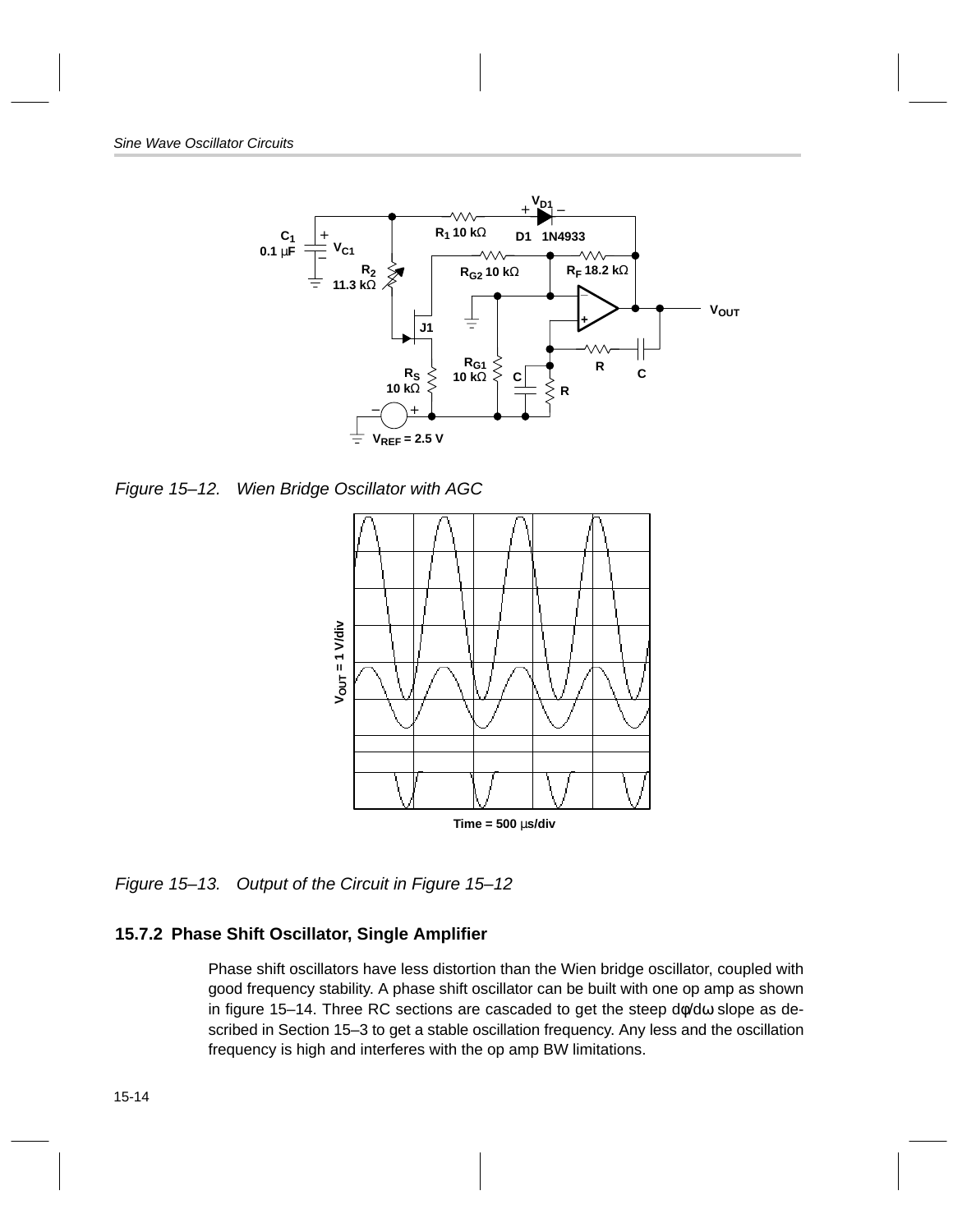

Figure 15–14. Phase Shift Oscillator (Single Op Amp)



Figure 15–15. Output of the Circuit in Figure 15–14

$$
A\beta = A\left(\frac{1}{RCs+1}\right)^3\tag{15-10}
$$

The normal assumption is that the phase shift sections are independent of each other. Then Equation 15-10 is written. The loop phase shift is  $-180^\circ$  when the phase shift of each section is  $-60^{\circ}$ , and this occurs when  $\omega = 2\pi f = 1.732/RC$  because the tangent of  $60^\circ$  = 1.732. The magnitude of β at this point is (1/2)<sup>3</sup>, so the gain, A, must be equal to 8 for the system gain to be equal to one.

The oscillation frequency with the component values shown in Figure 15–14 is 3.76 kHz rather than the calculated oscillation frequency of 2.76 kHz as shown in Figure 15–14. Also, the gain required to start oscillation is 27 rather than the calculated gain of 8. These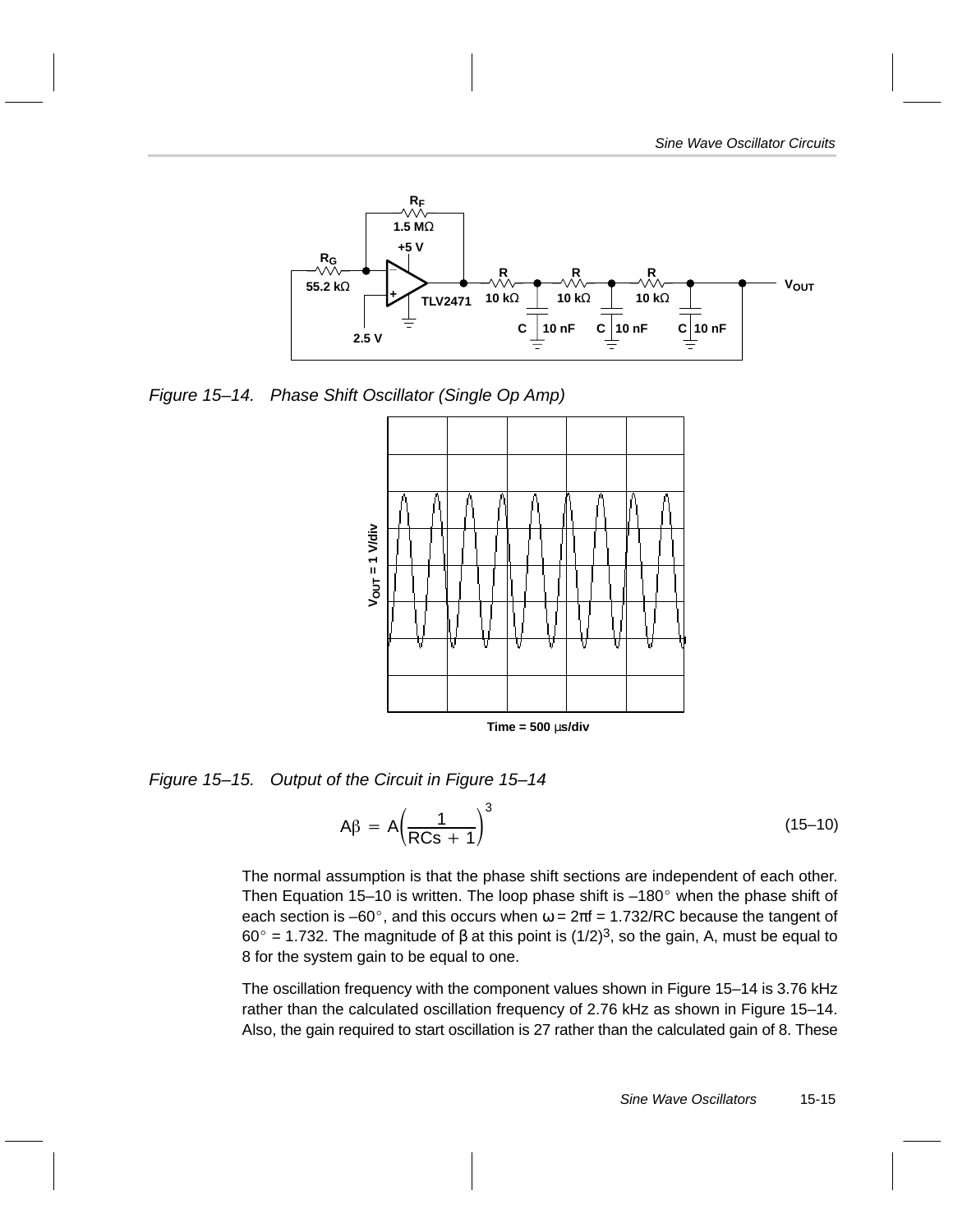discrepancies are partially due to component variations, but the biggest contributing factor is the incorrect assumption that the RC sections do not load each other. This circuit configuration was very popular when active components were large and expensive. But now op amps are inexpensive, small, and come four in a package, so the single op amp phase shift oscillator is losing popularity. The output distortion is a low 0.46%, considerably less than the Wein bridge circuit without amplitude stabilization.

#### **15.7.3 Phase Shift Oscillator, Buffered**

The buffered phase shift oscillator is much improved over the unbuffered version, the cost being a higher component count. The buffered phase shift oscillator is shown in Figure 15–16 and the resulting output waveform in Figure 15–17. The buffers prevent the RC sections from loading each other, hence the buffered phase shift oscillator performs closer to the calculated frequency and gain. The gain setting resistor,  $R_G$ , loads the third RC section. If the fourth buffer in a quad op amp buffers this RC section, the performance becomes ideal. Low-distortion sine waves can be obtained from either phase shift oscillator design, but the purest sine wave is taken from the output of the last RC section. This is a high-impedance node, so a high impedance input is mandated to prevent loading and frequency shifting with load variations.



Figure 15–16. Phase Shift Oscillator, Buffered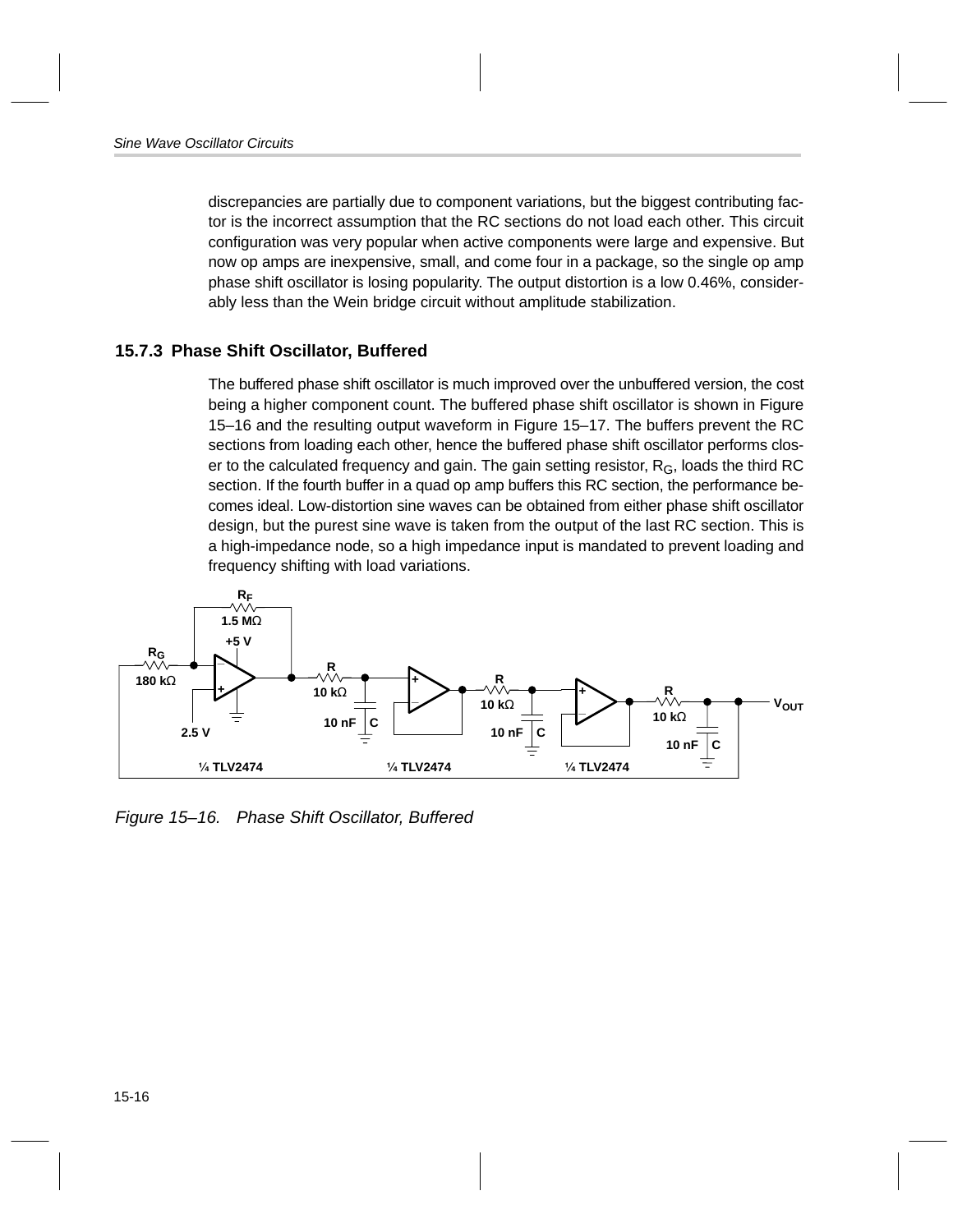

Figure 15–17. Output of the Circuit Figure 15–16

#### **15.7.4 Bubba Oscillator**

The bubba oscillator in Figure 15–18 is another phase shift oscillator, but it takes advantage of the quad op amp package to yield some unique advantages. Four RC sections require 45° phase shift per section, so this oscillator has an excellent dφ/dt resulting in minimized frequency drift. The RC sections each contribute 45° phase shift, so taking outputs from alternate sections yields low impedance quadrature outputs. When an output is taken from each op amp, the circuit delivers four  $45^{\circ}$  phase shifted sine waves. The loop equation is given in Equation 15–11. When  $\omega$  = 1/RCs, Equation 15–11 reduces to Equations 15–12 and 15–13.

$$
A\beta = A \left(\frac{1}{RCs + 1}\right)^4 \tag{15-11}
$$

$$
|\beta| = \left| \left( \frac{1}{j+4} \right)^4 = \frac{1}{\sqrt{2}^4} = \frac{1}{4} \right| \tag{15-12}
$$

$$
\phi = \tan^{-1}(1) = 45^{\circ} \tag{15-13}
$$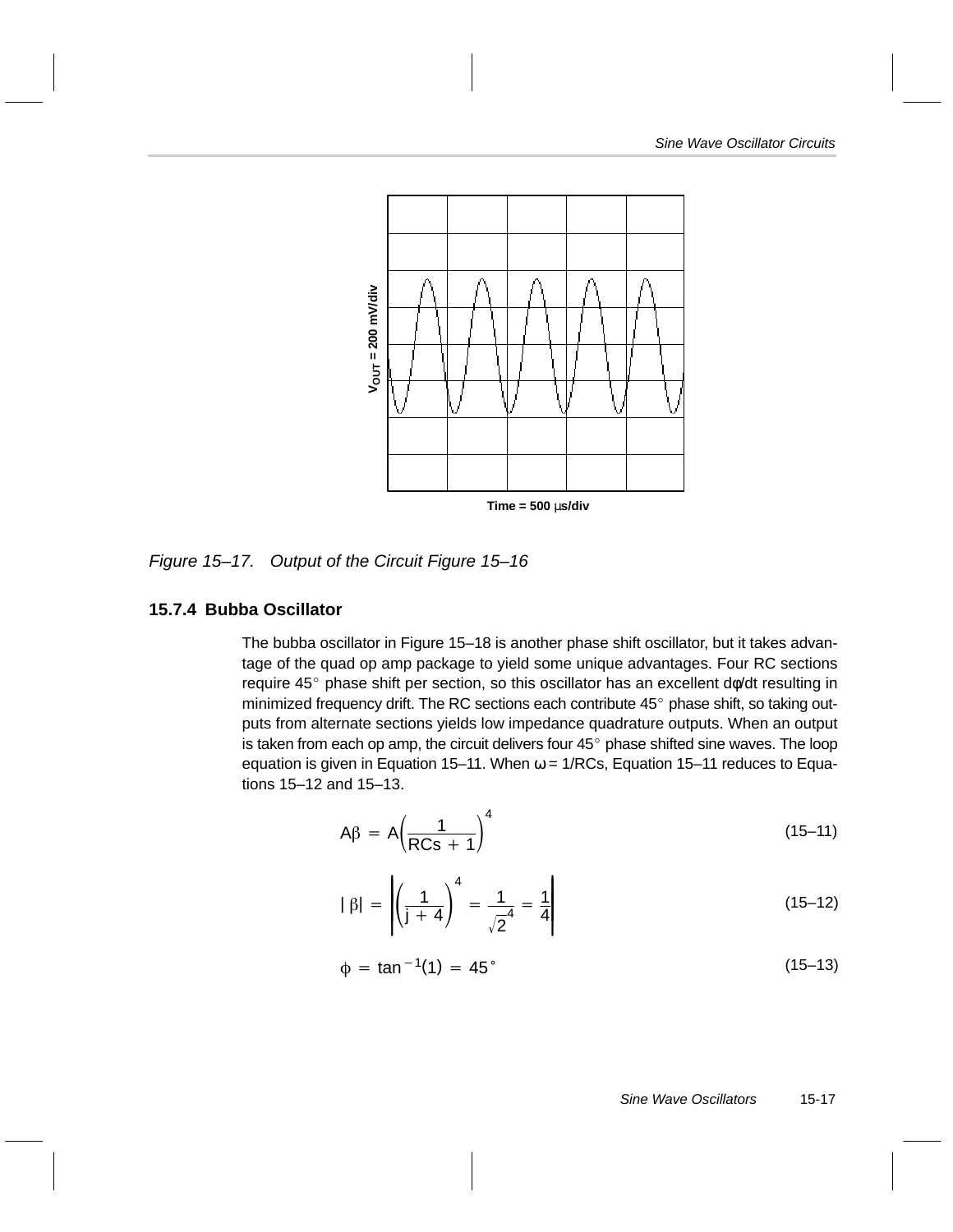

Figure 15–18. Bubba Oscillator



Figure 15–19. Output of the Circuit in Figure 15–18.

The gain, A, must equal 4 for oscillation to occur. The test circuit oscillated at 1.76 kHz rather than the ideal frequency of 1.72 kHz when the gain was 4.17 rather than the ideal gain 4. The output waveform is shown in Figure 15-19. Distortion is 1% for  $V_{\text{OUTSINE}}$  and 0.1% for  $V_{\text{OUTCOSINE}}$ . With low gain, A, and low bias current op amps, the gain setting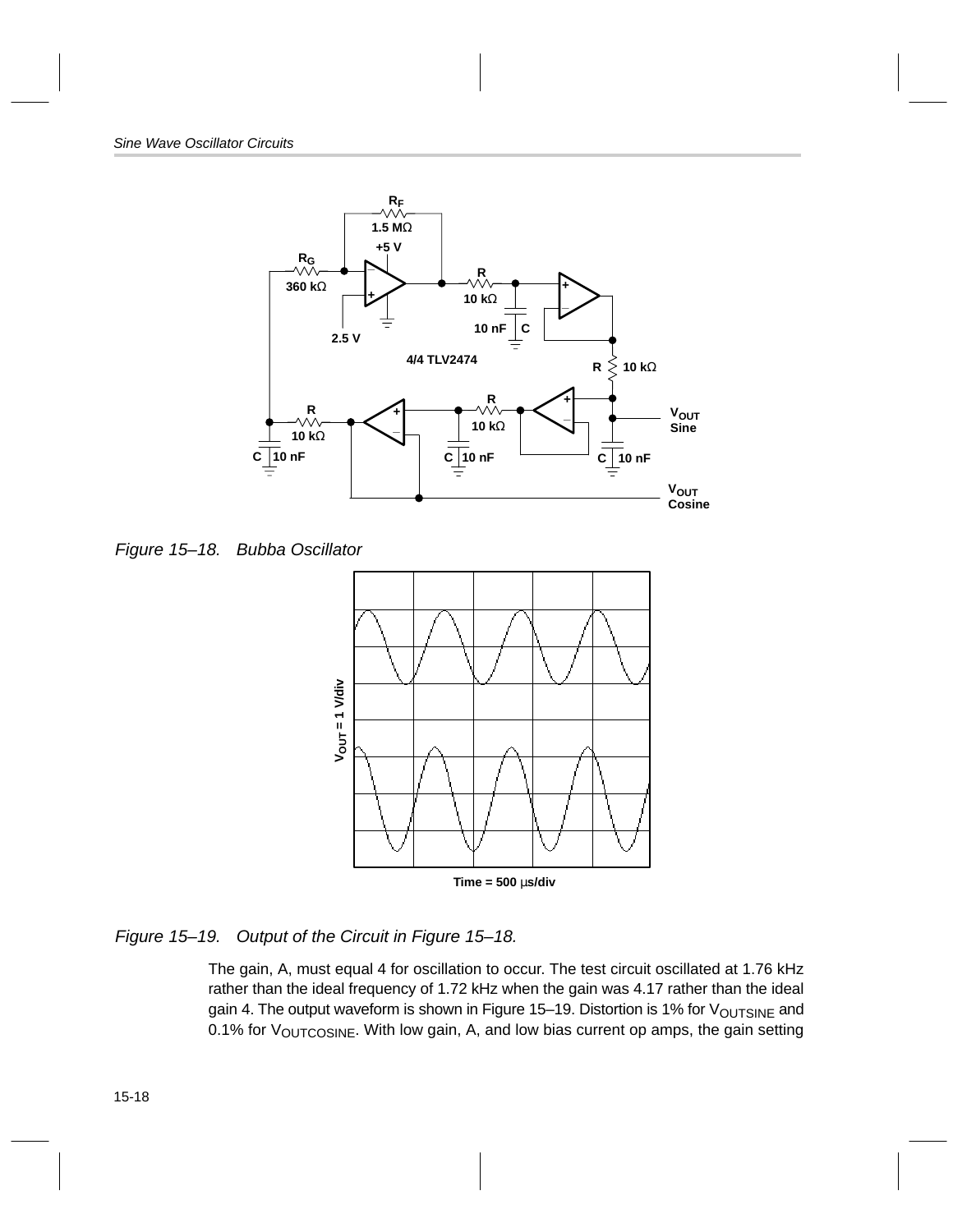resistor,  $R_G$ , does not load the last RC section, thus ensuring oscillator frequency accuracy. Very low distortion sine waves can be obtained from the junction of R and  $R_G$ . When low-distortion sine waves are required at all outputs, the gain should be distributed between all of the op amps. The noninverting input of the gain op amp is biased at 0.5 V to set the quiescent output voltage at 2.5 V for single supply operation, and should be ground for split supply op amps. Gain distribution requires biasing of the other op amps, but it has no effect on the oscillator frequency.

#### **15.7.5 Quadrature Oscillator**

The quadrature oscillator shown in Figure 15–20 is another type of phase shift oscillator, but the three RC sections are configured so each section contributes 90° of phase shift. This provides both sine and cosine waveform outputs (the outputs are quadrature, or 90 $^{\circ}$ apart), which is a distinct advantage over other phase shift oscillators. The idea of the quadrature oscillator is to use the fact that the double integral of a sine wave is a negative sine wave of the same frequency and phase. The phase of the second integrator is then inverted and applied as positive feedback to induce oscillation [6].

The loop gain is calculated in Equation 15–14. When  $R_1C_1 = R_2C_2 = R_3C_3$ . Equation 15–14 reduces to Equation 15–15. When  $ω = 1/RC$ , Equation 15–14 reduces to  $1∠-180$ , so oscillation occurs at  $\omega = 2\pi f = 1/RC$ . The test circuit oscillated at 1.65 kHz rather than the calculated 1.59 kHz, as shown in Figure 15–21. This discrepancy is attributed to component variations. Both outputs have relatively high distortion that can be reduced with a gain stabilizing circuit. The sine output had 0.846% distortion and the cosine output had 0.46% distortion. Adjusting the gain can increase the amplitudes. The cost is bandwidth.

$$
A\beta = A\left(\frac{1}{R_1C_1s}\right)\left(\frac{R_3C_3s + 1}{R_3C_3s(R_2C_2s + 1)}\right)
$$
(15-14)

$$
A\beta = A \left(\frac{1}{\text{RCs}}\right)^2 \tag{15-15}
$$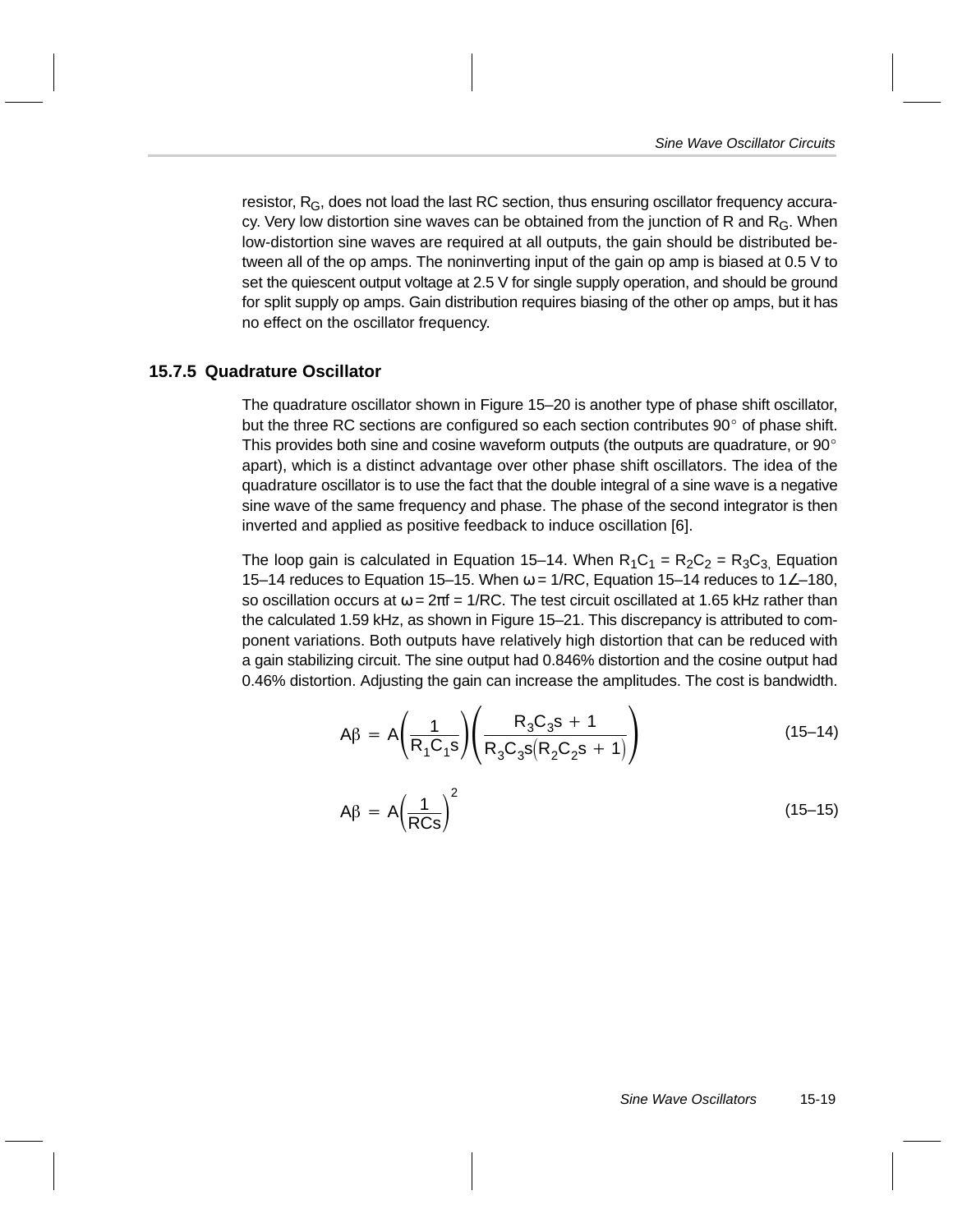

Figure 15–20. Quadrature Oscillator



Figure 15–21. Output of the Circuit in Figure 15–20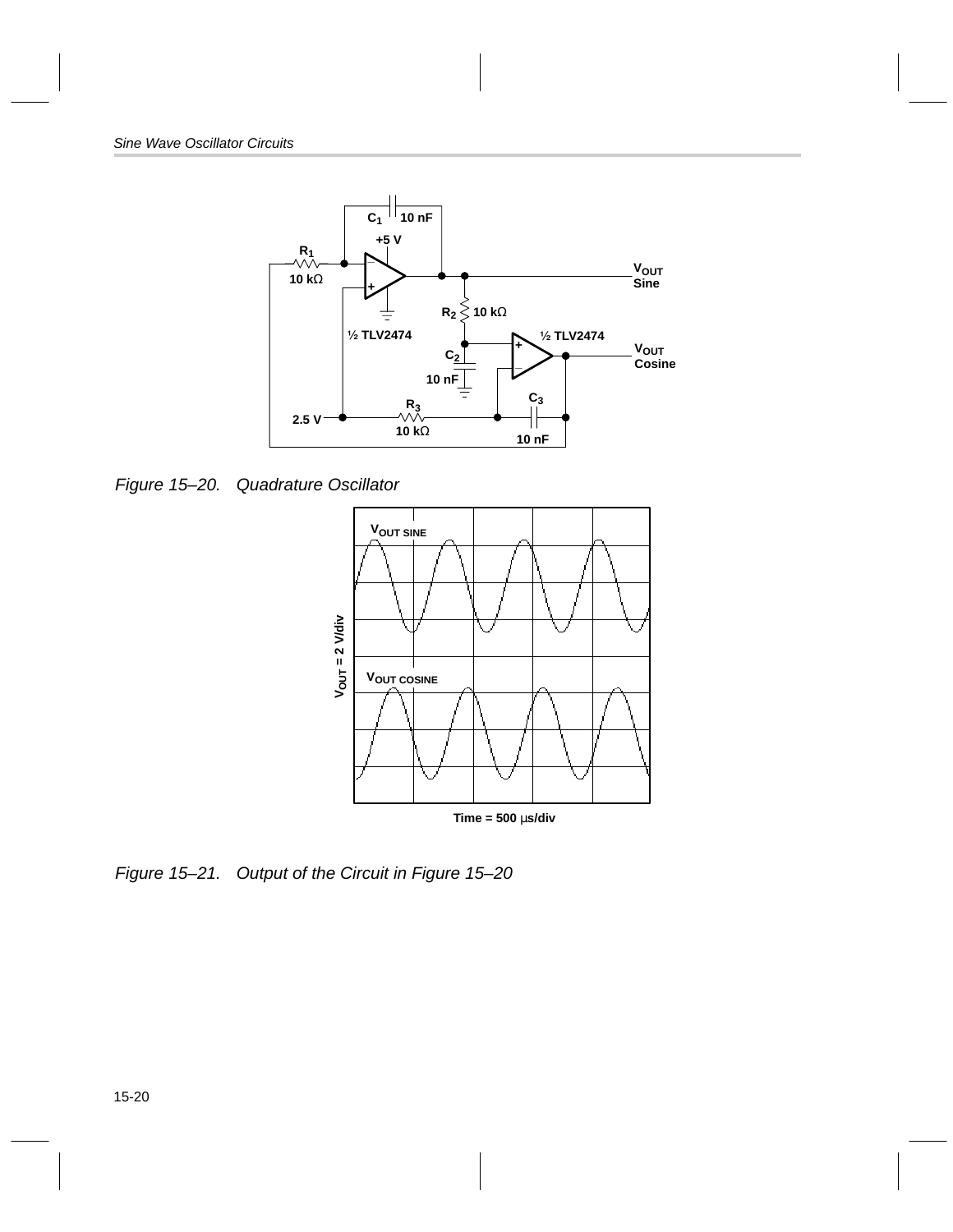# **15.7.6 Conclusion**

Op amp oscillators are restricted to the lower end of the frequency spectrum because they do not have the required bandwidth to achieve low phase shift at high frequencies. The new current-feedback op amps have a much greater bandwidth than the voltage-feedback op amps, but are very difficult to use in oscillator circuits because of their sensitivity to feedback capacitance. Voltage-feedback op amps are limited to tens of Hz (at the most!) because of their low frequency rolloff. The bandwidth is reduced when op amps are cascaded due to the multiple contribution of phase shift.

The Wien bridge oscillator has few parts and good frequency stability, but the basic circuit has a high output distortion. AGC improves the distortion considerably, particularly at the lower frequency range. Nonlinear feedback offers the best performance over the mid and upper frequency ranges. The phase shift oscillator has lower output distortion and, without buffering, requires a high gain, which limits the use to very low frequencies. Decreasing cost of op amps and components has reduced the popularity of the phase shift oscillators. The quadrature oscillator only requires two op amps, has reasonable distortion, and offers both sine and cosine waveforms. The drawback is the low amplitude, which may require a higher gain and a reduction in bandwidth, or an additional gain stage.

May your oscillators always oscillate, and your amplifiers always amplify.